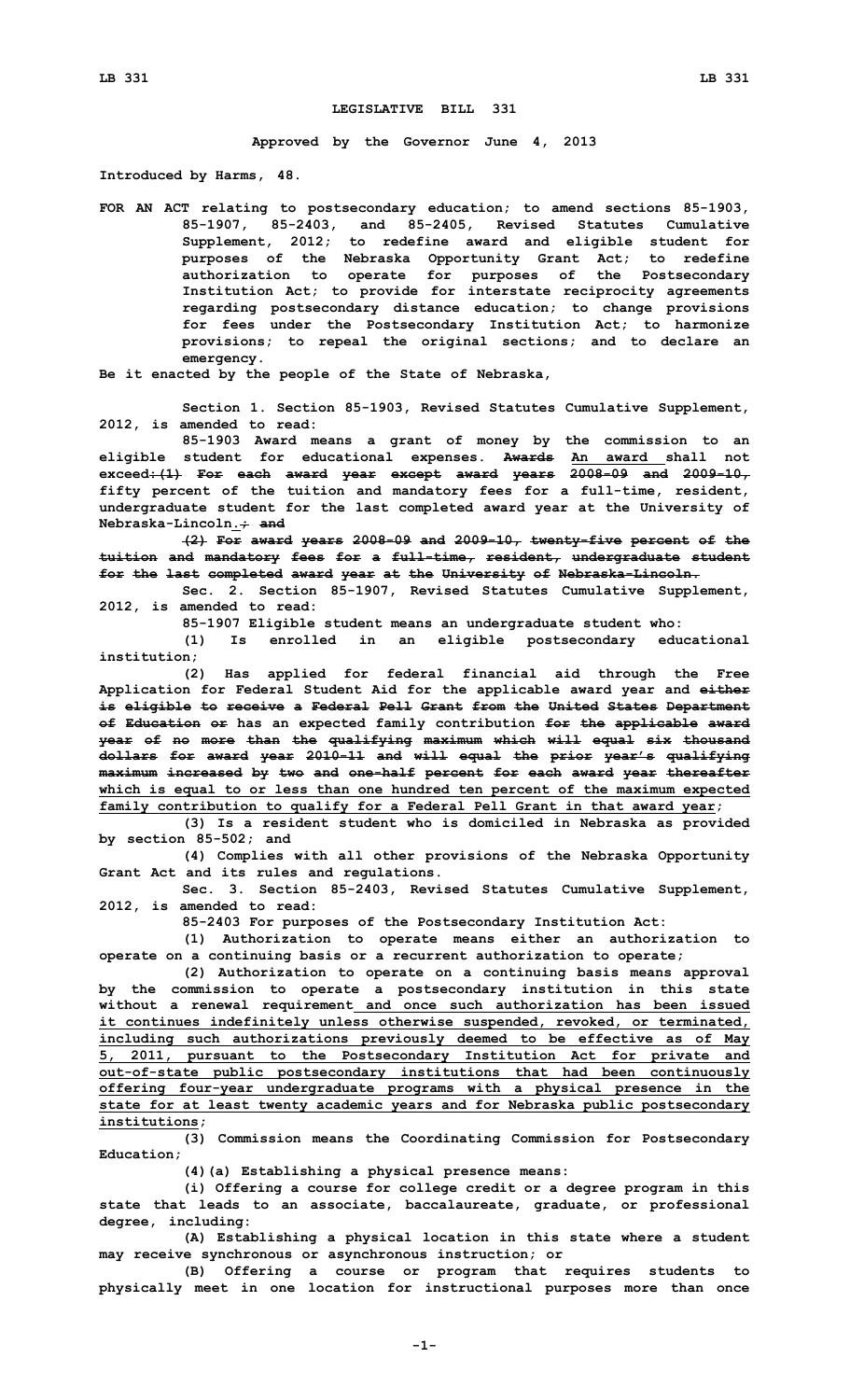**during the course term; or**

**(ii) Establishing an administrative office in this state, including: (A) Maintaining an administrative office in this state for purposes of enrolling students, providing information to students about the institution, or providing student support services;**

**(B) Providing office space to staff, whether instructional or noninstructional staff; or**

**(C) Establishing <sup>a</sup> mailing address in this state.**

**(b) Physical presence does not include:**

**(i) Course offerings in the nature of <sup>a</sup> short course or seminar if instruction for the short course or seminar takes no more than twenty classroom hours and the institution offers no more than two courses as defined by the commission in <sup>a</sup> calendar year;**

**(ii) Course offerings on <sup>a</sup> military installation solely for military personnel or civilians employed on such installation;**

**(iii) An educational experience arranged for an individual student, such as <sup>a</sup> clinical, practicum, residency, or internship; or**

**(iv) Courses offered online or through the United States mail or similar delivery service which do not require the physical meeting of <sup>a</sup> student with instructional staff;**

**(5) Executive director means the executive director of the commission or his or her designee;**

**(6) Nebraska public postsecondary institution means any public institution established, operated, and governed by this state or any of its political subdivisions that provides postsecondary education;**

**(7) Out-of-state public postsecondary institution means any public institution with <sup>a</sup> physical presence in Nebraska that is established, operated, and governed by another state or any of its political subdivisions and that provides postsecondary education;**

**(8) Postsecondary institution means any private postsecondary institution, out-of-state public postsecondary institution, or Nebraska public postsecondary institution exempt from the Private Postsecondary Career School Act;**

**(9) Private postsecondary institution means any Nebraska or out-of-state nonpublic postsecondary institution with <sup>a</sup> physical presence in Nebraska, including any for-profit or nonprofit institution, that provides postsecondary education; and**

**(10) Recurrent authorization to operate means approval by the commission to operate <sup>a</sup> postsecondary institution in this state until <sup>a</sup> renewal of such authorization is required.**

**Sec. 4. Section 85-2405, Revised Statutes Cumulative Supplement, 2012, is amended to read:**

**85-2405 The commission has the following powers and duties:**

**(1) To establish levels for recurrent authorizations to operate based on institutional offerings;**

**(2) To receive, investigate as it may deem necessary, and act upon applications for <sup>a</sup> recurrent authorization to operate and applications to renew <sup>a</sup> recurrent authorization to operate;**

**(3) To establish reporting requirements by campus location either through the federal Integrated Postsecondary Education Data System, 20 U.S.C. 1094(a)(17), as such section existed on January 1, 2011, and 34 C.F.R. 668.14(b)(19), as such regulation existed on January 1, 2011, or directly to the commission for any postsecondary institution which has an authorization to operate;**

**(4) To maintain <sup>a</sup> list of postsecondary institutions which have authorization to operate, which list shall be made available to the public;**

**(5) To enter into interstate reciprocity agreements regarding the provision of postsecondary distance education, to administer such agreements, and to approve or disapprove, consistent with such agreements, participation in such agreements by postsecondary institutions that have their principal place of business in Nebraska and that choose to participate in such agreements;**

**(5) (6) To establish <sup>a</sup> notification process when <sup>a</sup> postsecondary institution which has an authorization to operate changes its address or adds instructional sites within this state;**

**(6) (7) To conduct site visits of postsecondary institutions to carry out the Postsecondary Institution Act;**

**(7) (8) To establish fees for applications for <sup>a</sup> recurrent authorization to operate, and applications to renew or modify <sup>a</sup> recurrent authorization to operate, and applications to participate or continue participation in an interstate postsecondary distance education reciprocity agreement, which fees shall be not more than the cost of reviewing and**